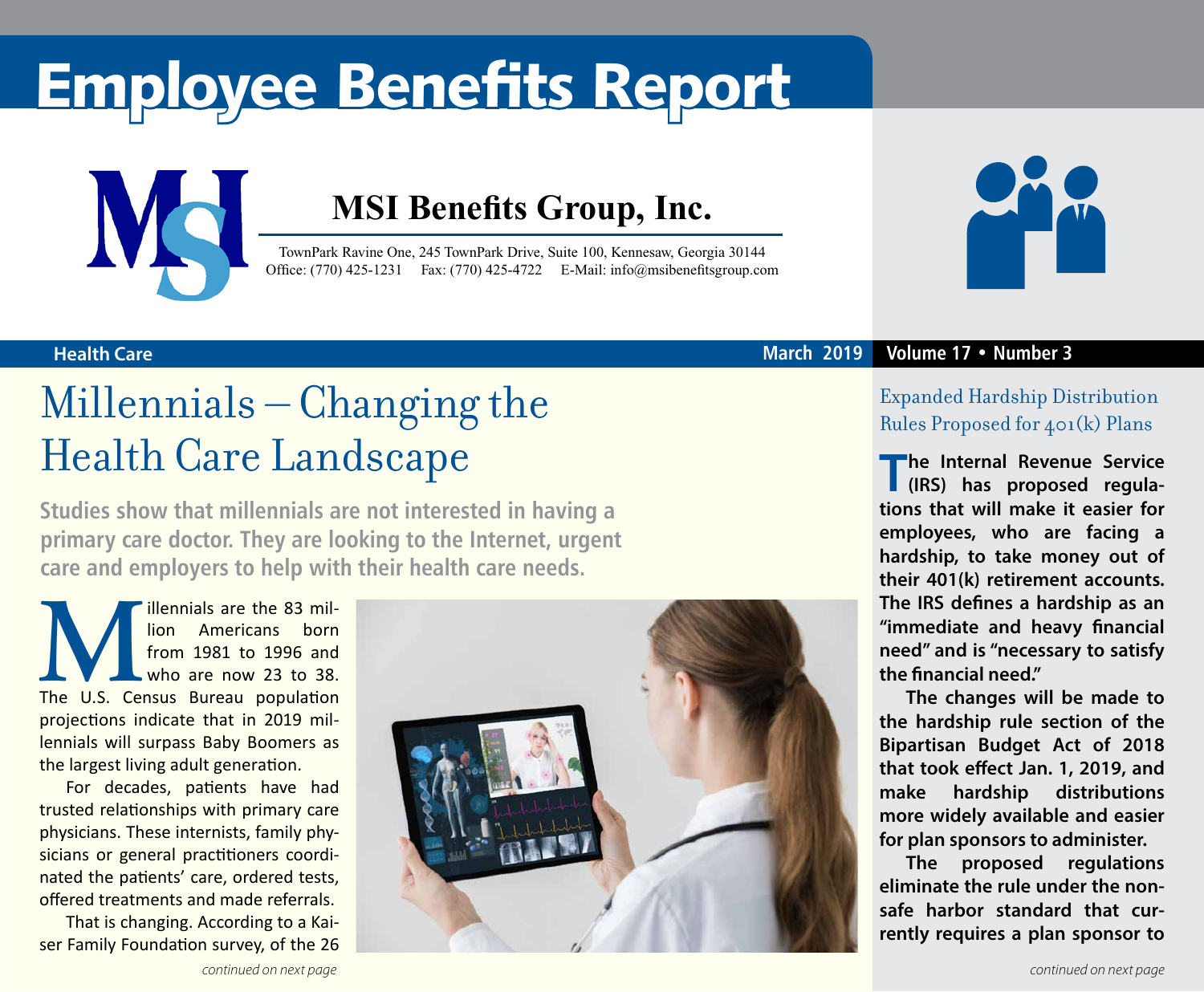percent of respondents who said they don't have a primary care physician, almost half were 18-to-29 year olds.

Observers say some of the disinterest can be attributed to age. As people age, it's more likely they'll need a doctor who understands their medical history. In addition, experts believe millennials eat healthier than their parents and may rebound faster from illnesses.

As an employer, it's important you understand why the need for a primary care doctor is declining and how it affects you.

#### **Insisting on Convenience**

In the past, when people wanted treatment after hours, their only option was an expensive trip to an emergency room. Millennials now have the option of reasonably priced visits to retail clinics in drugstores, big-box retailers or free-standing urgent care centers. These are open evenings and weekend hours and cost as little as \$40 per visit.

Telehealth also offers convenience. Millennials can call or video conference with a physician any time of day  $-$  sometimes for free. These physicians often can prescribe and send prescriptions directly to the pharmacy.

This care-on-demand option is a good fit with millennials' schedules. They don't have to miss work or change their schedules for an appointment. By comparison, a 2017 survey by Merritt Hawkins, a physician search firm, found that the average wait time for new-patient appointments with a primary care doctor is 24 days — partially explaining why retail clinics are growing in popularity and number. Rand Corporation researchers say there are more than 2,700 retail clinics in the United States.

### **Technologically Savvy**

Millennials grew up using technology. They interact with their friends on social networks, and book services, such as flights, hotels, and hair appointments through the Internet or smartphones. A takeout meal is just a quick call away.

The health care industry, which in many offices, still uses fax machines, for example, has not kept pace with technology. Some doctors have websites, but patients still need to phone the office when making appointments.

Millennials demand easier access to their providers and are more likely to use the Internet to research their symptoms. Google and WebMD are two favorites for self-diagnosing.

When they decide to see a doctor, millennials often will check online reviews or ask friends for recommendations. Nuance Communications conducted a survey finding that 54 percent of millennials use online reviews to find a doctor before scheduling an appointment and are twice as likely as non-millennials to trust personal and social network reviews when selecting health care providers.

### **Cost Considerations**

The average millennial income is lower than that of previous generations and many young people are saddled with high student loan debt. Health care coverage costs are a prime concern. Only seeking treatment when needed or delaying treatments are two ways millennials manage costs.

### **Looking to Employers to Provide Assistance**

Data from the 2014 Consumer Health Mindset report, conducted by consultancy Aon

**determine whether a distribution is necessary to satisfy a financial need based on all the relevant facts and circumstances. The IRS has provided one general standard for determining whether a distribution is necessary.**

**While you, as an employer, may implement some of these changes retroactively to apply as of Jan. 1, 2018, you are not required to amend your plans this year.**

**As always, consult your broker for guidance on steps you will need to take for your plan administration. For more information about the Bipartisan Budget Act of 2018, visit [www.congress.gov/bill/115th](http://www.congress.gov/bill/115th-congress/house-bill/1892/text)[congress/house-bill/1892/text](http://www.congress.gov/bill/115th-congress/house-bill/1892/text). For more information about the proposed changes, visit <https://tinyurl.com/ybp3ucpn>.**

Hewitt, the National Business Group on Health and The Futures Company, show that more than half of millennials want employers to play an active role supporting their overall health and wellbeing. It also showed millennials are open to having their direct manager play an active role in encouraging them to stay healthy.

To better meet these needs, Aon Hewitt experts suggest employers get to know this generation better. For instance, more than half of millennials reported that they are more motivated "to look good", than to "avoid illness". Therefore, employers will find it more effective to tailor their strategy and communications to show how poor health can impact an individual's energy and appearance.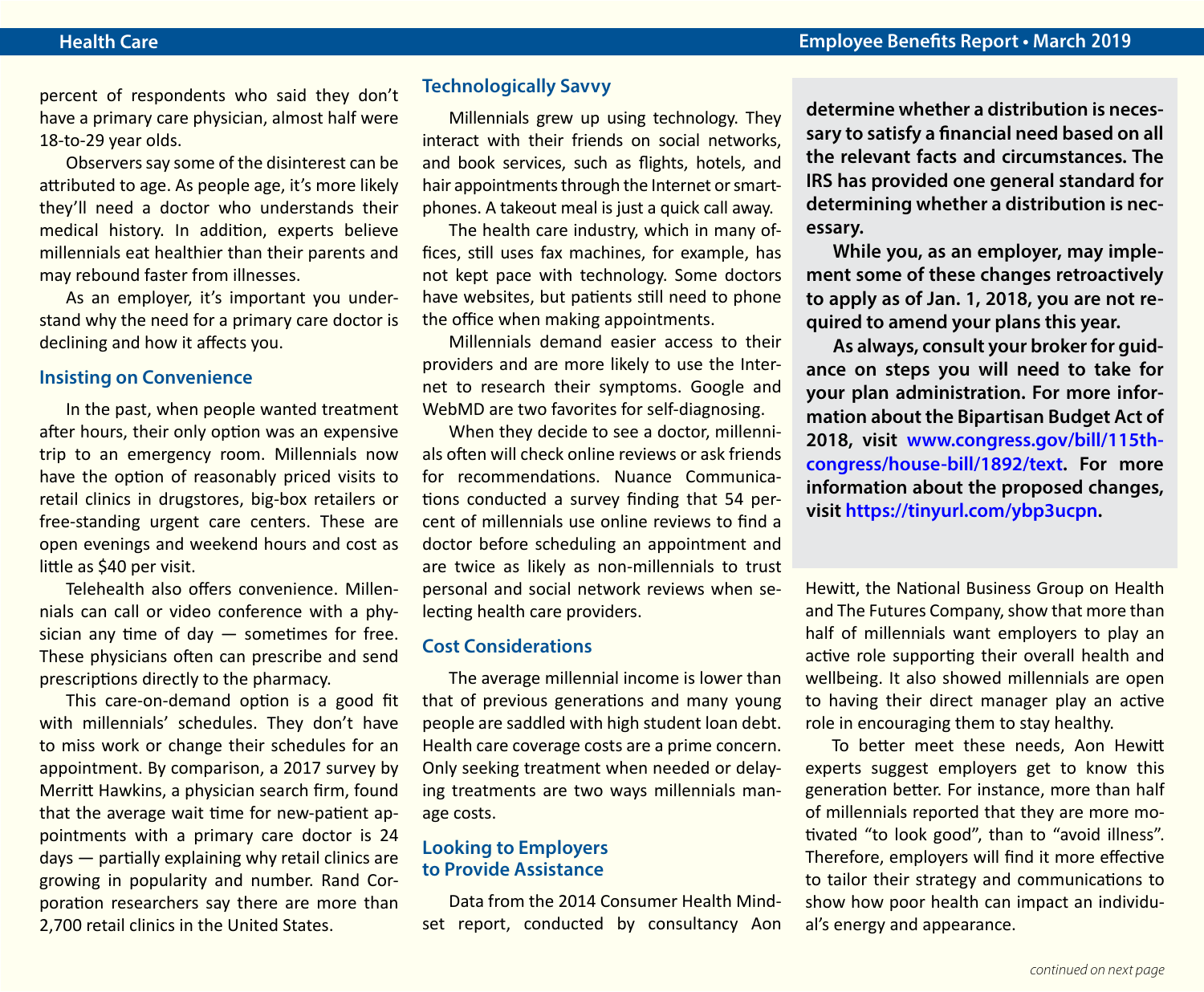Bearing in mind that millennials are technologically savvy, employers should take advantage of apps and mobilefriendly websites to help engage employees in health and wellness campaigns.

Programs that aim to improve employee health should be easy and convenient. Examples include: walking meetings, group fitness events or onsite health and fitness programs such as yoga or Zumba.

Also, consider adding a competitive element, such as games or mini-challenges because millennials are likely to be interested in friendly competitions.

### **Long-term Effects**

Convenience and cost savings are great, but some experts warn that moving away from a primary care relationship can actually worsen health and raise costs for individuals in the long run. Undiagnosed physical and mental health problems can worsen. A primary care doctor, particularly for people with chronic conditions, can provide continuous and personalized care.

A recent report in *JAMA Internal Medicine* found that nearly half the patients who sought treatment at an urgent care clinic for a cold, flu or a similar respiratory ailment left with unnecessary and potentially harmful prescriptions for antibiotics, compared with 17 percent of those seen in a doctor's office.

Although walk-in clinics may be fine for some illnesses, few are equipped to provide holistic care.

## Hospital Prices Now Must be Published Online – But is it a Game Changer?

**Want to know how much a procedure is going to cost you at a particular hospital or medical facility? Look no further than the Internet.**

The Centers for Medicare and Medicaid<br>
Services (CMS) previously required hos-<br>
pitals and other health care providers<br>
to make a list of their standard charges<br>
available to the public. New CMS regulations man-Services (CMS) previously required hospitals and other health care providers to make a list of their standard charges date that the pricing information for procedures and services also be posted online. Hospitals can use any format, as long as the information is accessible on the Internet and machine readable. The regulations went into effect at the beginning of the year.

A hospital's list of prices for billable items and services is called a Charge Description Master or chargemaster. Hospitals use the list to negotiate prices with insurers — therefore the list is more of a bargaining tool and not a realistic reflection of the actual cost of delivering a service.

The federal rule is intended to increase transparency and make it easier for patients to compare costs between facilities. The prices, however, only tell patients what a procedure will cost if the hospitals and insurance companies are out of network or do not have contract agreements.

Advocates for transparency point out that consumers would never buy anything at a grocery store or restaurant without knowing the price. Why would they want to get a medical procedure without knowing the costs or being able to compare prices?



### **Challenges to Overcome**

Patient advocates point out that the data alone might not necessarily achieve the goal of transparency.

Usually, only those who are uninsured pay the listed price. Individuals who have private health insurance pay a discounted rate for procedures if they go to a medical facility that is considered "in network." The facility charges a lower price and the insurance company covers part of the cost. The final bill depends on the patient's plan's co-pays, co-insurance and deductibles. Therefore, the list price won't tell a patient how much they'll really have to pay.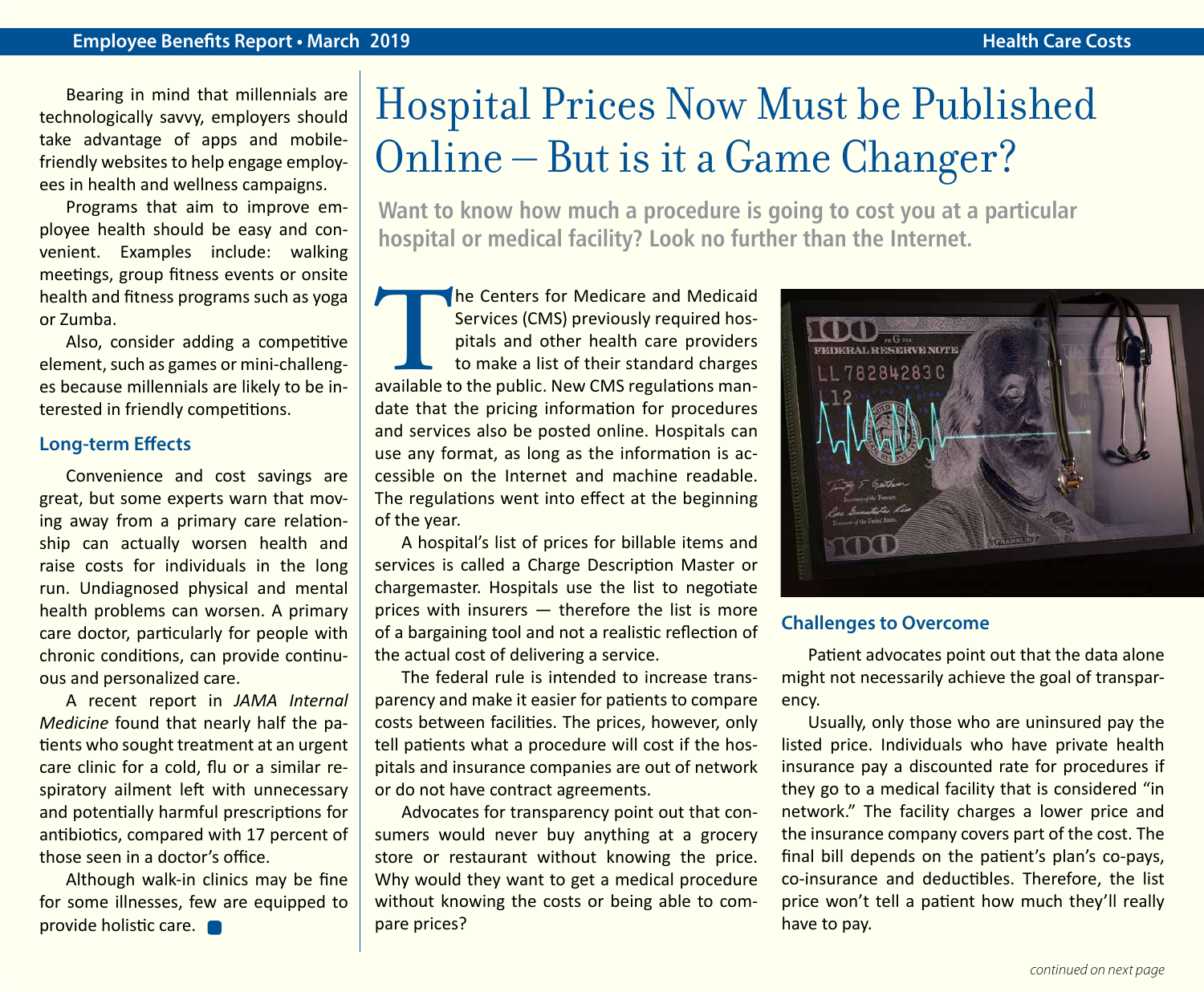However, if a patient goes to a medical provider that is out-ofnetwork, they might be "balance billed" the difference between what the chargemaster lists and what the insurance company pays.

Sometimes hospitals will use the threat of lists prices and balance billing a policyholder as a way to get insurers to negotiate with them and include them in their network.

Price shopping works best for elective, non-emergency procedures. For example, Lasik eye surgery prices have steadily decreased because of competition driving down the price more than threequarters over 15 years. In 2017, Sen. Rand Paul, R-KY, pointed out that the average consumer wanting Lasik surgery calls four different doctors to compare costs.

Consumers also can check the prices for elective procedures such as physician office visits, lab and diagnostic tests and non-emergency surgery.

However, price alone should not be the determining factor. Quality of work is also very important, along with how many procedures the facility performs; patient satisfaction rates; and recommendations of physicians and friends.

In addition, medical-industry pricing can be complicated when a patient doesn't understand medi-

cal terms. For instance, if your doctor wants you to have an MRI, you also would need to know whether the test will be done with or without "contrast."

#### **Going Forward.**

Since the price of a procedure often depends on the discount negotiated by an insurance company, many insurance companies have started to offer price comparison tools. However, these tools have their limitations. It's not always possible to compare prices ahead of time, particularly when there's an emergency. Also, other attributes such as location or a doctor's reputation are not accounted for.

There is also concern that the price comparison tool does not help at all. *The Journal of the American Medical Association* surveyed employees at two large companies in 2016 and learned that use of price comparison tools did not seem to lower health care spending for the companies' employees.

Keep in mind that even if you do look at the list prices to compare costs between medical facilities, they may not be be completely accurate. For example, Cartersville Medical Center in Cartersville, Ga., notes on its website that it doesn't guarantee the accuracy of the pricing information online.

### Retirement Plan Options for Former Employees

**When employees leave a job, they often have to decide what to do with their 401(k) retirement account. Encourage them to investigate their options based on their financial situation and long-term goals. The decision they make could affect their retirement funds size.**

**H**ere are options to investi-<br>
gate — along with some pros and cons:

#### **Leave the Plan Where it is**

Employees can leave their employer-sponsored retirement plan where it is if they have at least \$5,000 in the account. However, they cannot add any funds. The funds in the account remain invested.

**Pros:** This is the easiest option because employees don't have to do anything. It's also a good option for employees who are tempted to borrow from the fund. And, it would be to their advantage to keep the fund if the plan has access to quality investments closed to new investors.

**Cons:** Employees cannot change how their money is invested. If they're near retirement they may be stuck with a plan that is

invested too aggressively or it may be too conservative if they have many investment years ahead.

### **Roll the Plan into the New Employer's Plan**

Employees who are leaving one company for another can just roll the old plan balance into the new plan.

**Pros:** With this option, they avoid taxes and penalties and can take advantage of the employer's matching funds. They also avoid having to keep track of multiple plans and can change their investment strategy as their investing style and risk tolerance change.

**Cons:** They won't gain anything if they don't ensure their plan has a diverse mix of stock and bond funds from and a low annual expense ratio. The ratio on each fund shouldn't be more than 0.75 percent.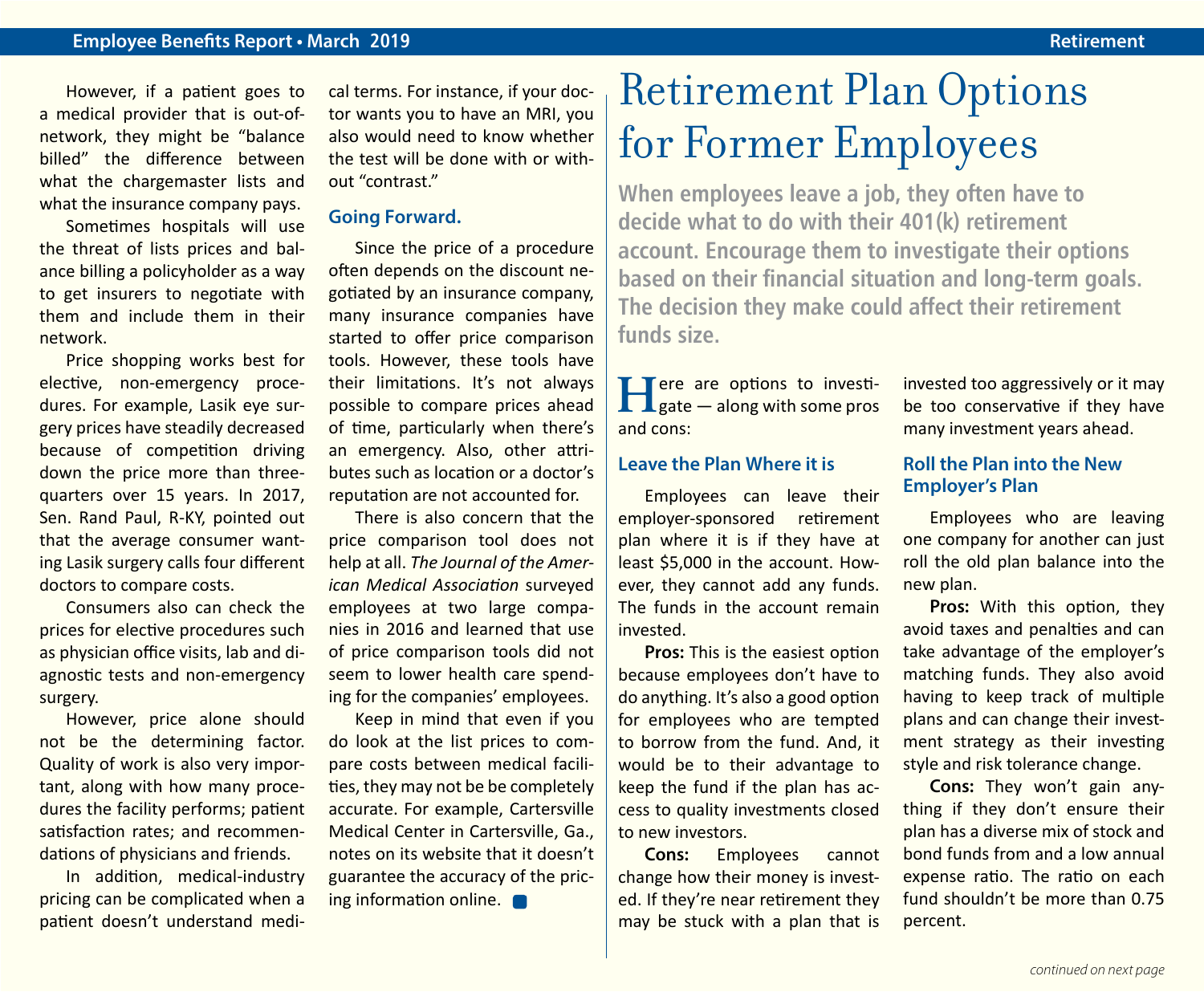### **Roll the Plan into an IRA**

If the employee is between jobs or is going to a company without a group retirement plan, there are other options. They can move their funds into an Individual Retirement Account (IRA), either traditional or Roth; however, they will owe taxes on the amount of pretax assets rolled over from a 401(k) into a Roth IRA. Traditional IRAs defer taxes until retirement, when the employee may be in a lower tax bracket and owes less tax on earnings. With a Roth IRA, the employee pays the taxes on contributions now, while earnings grow tax free. Distributions are tax free at retirement.

Pros of an IRA: By transferring the balance of a retirement plan into an IRA, the money will remain tax-deferred. Contributions are deductible up to 100 percent, but are limited to a maximum individual annual contribution of \$5,000 per person.

**Pros of a Roth IRA:** If the employee retires before age 59 and a half, they can withdraw Roth IRA contributions without a penalty and taxes. Roth IRA distributions have no effect on Social Security tax status and individuals can contribute to their Roth IRA after age 70 and a half.

**Cons:** Unlike a 401(k), there may or may not be matching funds from an employer.

#### **Roll the Plan into an Annuity**

There are two categories of annuities — deferred and income. Tax-deferred annuities can be a good way to boost retirement savings once the maximum allowable contribution has been made to a 401(k) or IRA. Deferred annuities have no IRS contribution limits and can be used for a guaranteed retirement income stream.



**Pros for tax deferred:** Earnings compound over time, providing growth opportunities that taxable accounts lack.

**Pros for income:** Depending on how annuities are funded, they may not have minimum required distributions (MRDs).

**Cons for tax deferred and income:** Withdrawals of taxable amounts from an annuity are subject to ordinary income tax. If taken before age 59 and a half, funds may be subject to a 10 percent penalty. Annuities also have annual charges.

### **Taking Cash**

Employees can take some or all of the funds

in cash. This can be tempting for employees experiencing financial difficulties.

**Pros:** Most people could use a windfall, and that is why so many people often turn to cashing out or borrowing from their fund.

**Cons:** If employees opt to take cash, they will miss tax-deferred compounding interest. Plus, they'll owe income tax on the amount they take out, and must pay a 10 percent early withdrawal penalty if they are under the age of 59 and a half. That penalty may be waived in certain hardship situations.

Please contact us if you have questions about retirement options or need advice about retirement planning for your employees.